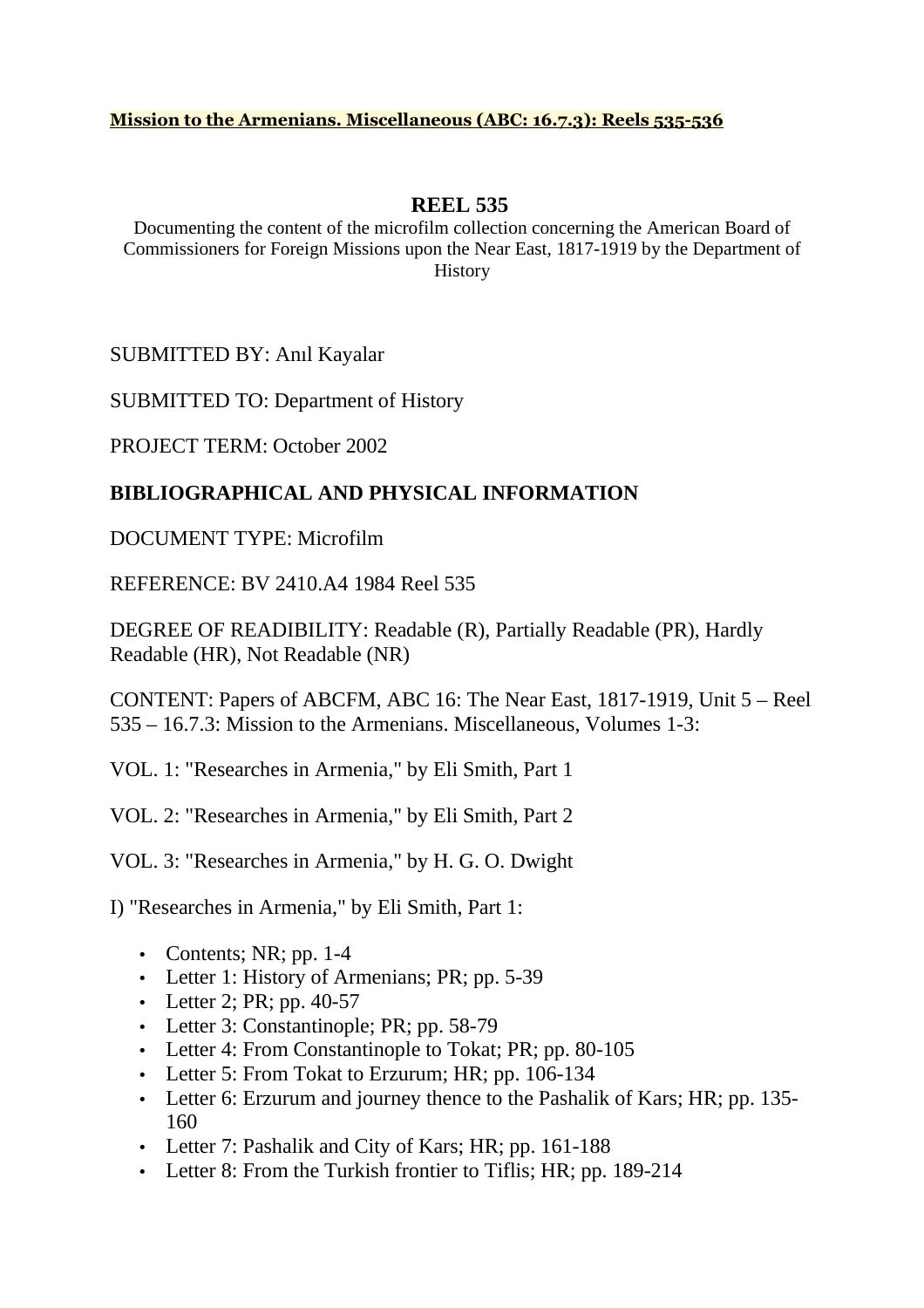- Letter 9: Tiflis; HR; pp. 215-246
- Letter 10: Tiflis (Georgia); HR; pp. 247-269
- Letter 11: From Tiflis to Shoosha(?); HR; pp. 270-288
- Letter 12: Shoosha; HR; pp. 289-307
- Letter 13: Shoosha; HR; pp. 308-342

II) "Researches in Armenia," by Eli Smith, Part 2 :

- Contents; HR; pp. 343-345
- Letter 14: From Shoosha to Datev; HR; pp. 346-374
- Letter 15: From Datev to Nakhohorum(?); HR; pp. 375-395
- Letter 16: From Nakhohorum to Erivan; HR; pp. 396-424
- Letter 17: Echmiadzin; HR; pp. 425-441
- Letter 18: Echmiadzin; HR; pp. 442-462
- Letter 19: From Nakhchevan to Tabriz; HR; pp. 463-477
- Letter 20: Tabriz; HR; pp. 478-501
- Letter 21: From Tabriz to Tahran(?); HR; pp. 502-523
- Letter 22: NR; NR; pp. 524-552
- Letter 23: Cosmia(?); NR; pp. 524-552
- Letter 24: From Erzroom by Trebizond to Malta; R; pp. 584-620

III) "Researches in Armenia," by H. G. O. Dwight (this one is particularly informative on place names):

- Introduction Part  $1<sup>st</sup>$ : Geography of Armenia; R; pp. 621-623
- Introduction Part  $2^{nd}$ : History of Armenia; R; pp. 624-632
- Letter No. 1, to Rev. Rufus Anderson (assistant secretary of the ABCFM); HR; pp. 633-638
- Letter No. 2, to Rev. Rufus Anderson; HR; pp. 639-645
- Letter No. 3, to Rev. Rufus Anderson: HR; pp. 645-654
- Letter No. 4; R; pp. 655-666
- Letter No. 5; R/PR; pp. 667-682
- Letter No. 6; R; pp. 683-694
- Letter No. 7; HR/R; pp. 695-707
- Letter No. 8; PR; pp. 716-718
- Empty pages; pp. 716-718
- Letter No. 9; R; pp. 719-726
- Letter No. 10; R; pp. 727-735
- Letter No. 11; PR; pp. 735-742
- Letter No. 12; R; pp. 743-756
- Letter No. 13; PR; pp. 757-772
- Letter No. 14; R; pp. 773-785
- Letter No. 15; PR; pp. 786-796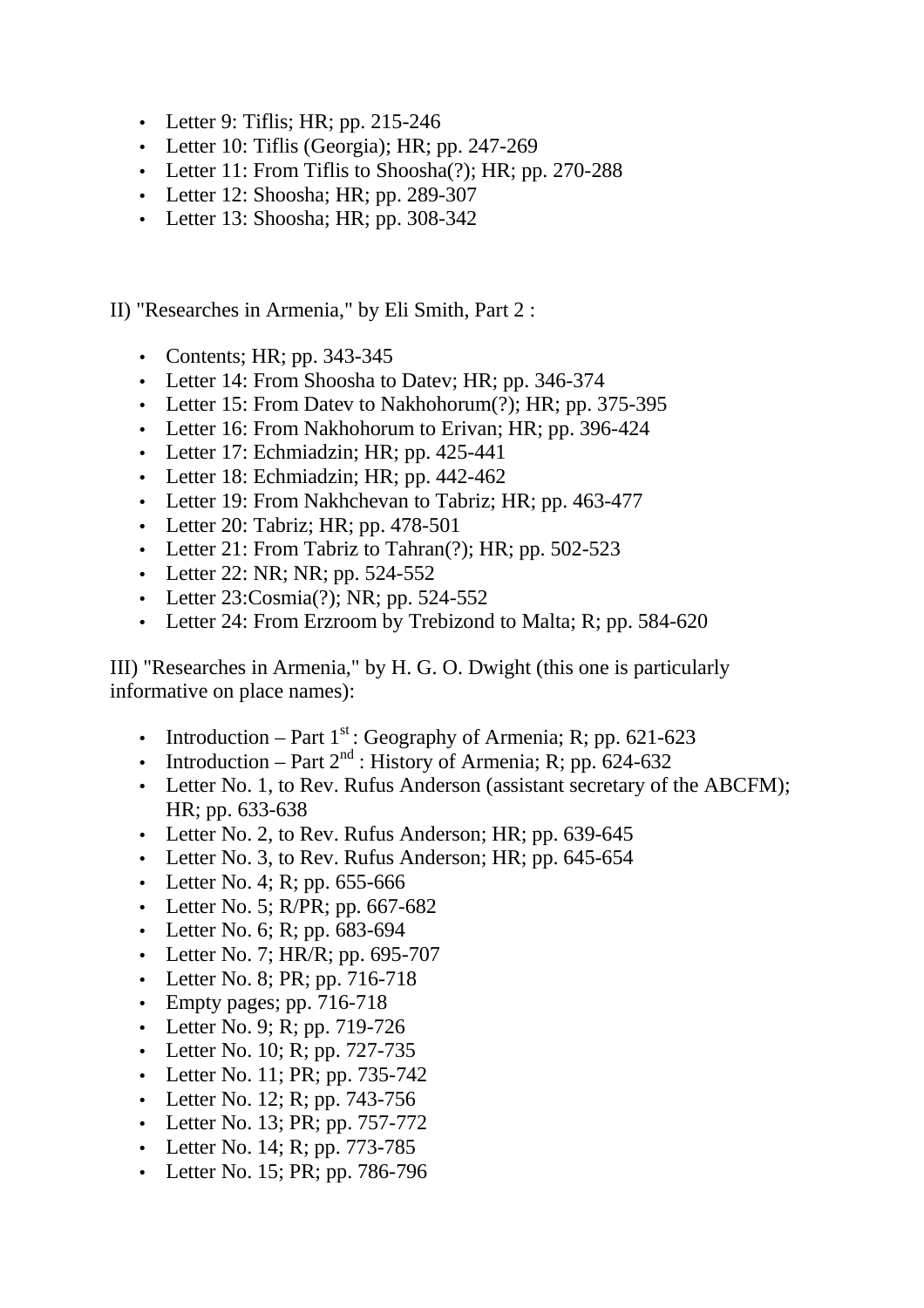- Letter No. 16; HR/PR/R; pp. 796-809
- Letter No. 17; R; pp.  $810-819$
- Letter No. 18; R; pp. 820-827
- Letter No. 19; HR; pp. 828-837
- Letter No. 20; PR/HR; pp. 838-853
- Letter No. 21; HR; pp. 853-861
- Letter No. 22; R; pp. 861-878
- Letter No. 23; HR; pp. 879-890
- Letter No. 24; HR/PR; pp. 891-903
- Letter No. 25; HR; pp. 903-914

IV) A part of previous researcher's research, including an index at the end:

- Letter: From Ttabriz through Bayezeed to KaraKelisch(?); HR; pp. 914-935
- Letter: From KaraKelisch to Erzroom; HR; pp. 936-957
- Appendix No. 1; HR/PR; pp. 958-959
- A general index of subjects and names; Generally Readable; 960-The end.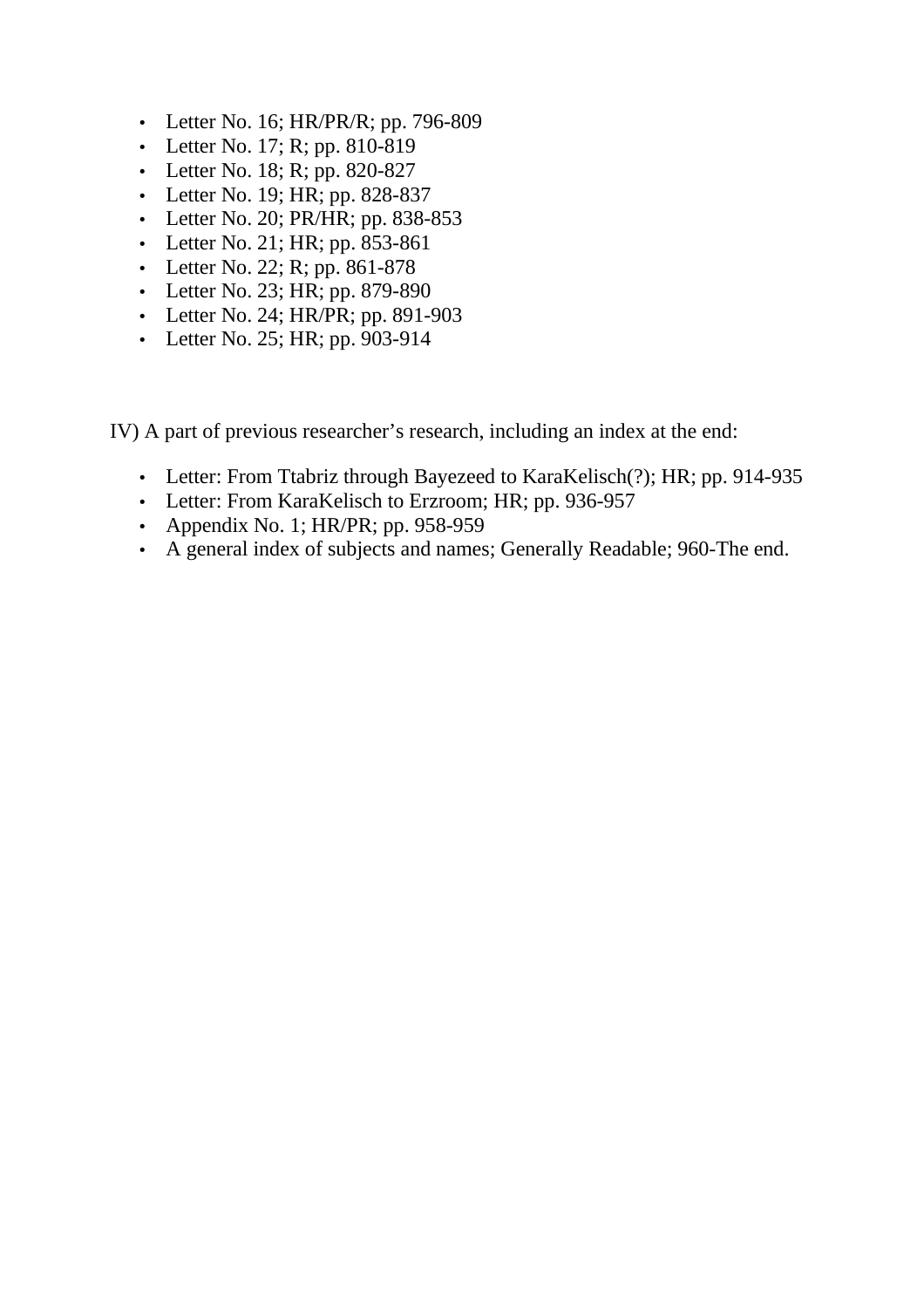## **REEL 536**

| Submitted by:<br>Submitted to:<br>Project term:                                             | Milena Methodieva<br>Department of History<br>April 2001                                                                               |
|---------------------------------------------------------------------------------------------|----------------------------------------------------------------------------------------------------------------------------------------|
| Document type:<br>Reference No.:<br>Reel No.:                                               | microfilm<br>BV2410.a4 1984<br>536<br>Degree of readability: Leaflets, & Doc.s R PR HR U letters R PR HR U                             |
|                                                                                             | The Armenian Controversy. Constantinople Mission Miscellaneous Papers                                                                  |
| 0001-0009<br>A report in English and Armenian R<br>0010-0036<br>Letter/Report 1853 (?) HR/R |                                                                                                                                        |
| 0037-0040<br>Mission Chapel in Istanbul 1867 R<br>0041-0053                                 | Circular from the American Missionaries and Evangelical Armenian Church and                                                            |
| 0054-0085                                                                                   | ABCFM Memorandum for the Missions in the Turkish Empire<br>and<br>Recommendations from the Prudential Committee – August 20, 1881 R    |
| 0086-0220                                                                                   | The American Missionaries and the Armenian Protestant Community, 1867-1869 R                                                           |
| Letter/Report n.d. R<br>0221-0259                                                           |                                                                                                                                        |
| Document in Armenian R<br>0260-0263<br>Document in Armenian R                               |                                                                                                                                        |
| 0264-0423<br>Documents in Armenian R                                                        |                                                                                                                                        |
| 0424-0447<br>0448                                                                           | Correspondence and Other Documents Relating to the Troubles in the Turkish<br>Missions of the ABCFM Submitted by S.M. Minasian, 1883 R |
| Leaflet "The Armenian Controversy" R<br>0449-0452                                           |                                                                                                                                        |
| A letter to Clark from Cyrus Homlus n.d. R<br>0453-0471                                     |                                                                                                                                        |
| R<br>0472-0498                                                                              | The American Missionaries and the Armenian Protestant Community, leaflet, 1869                                                         |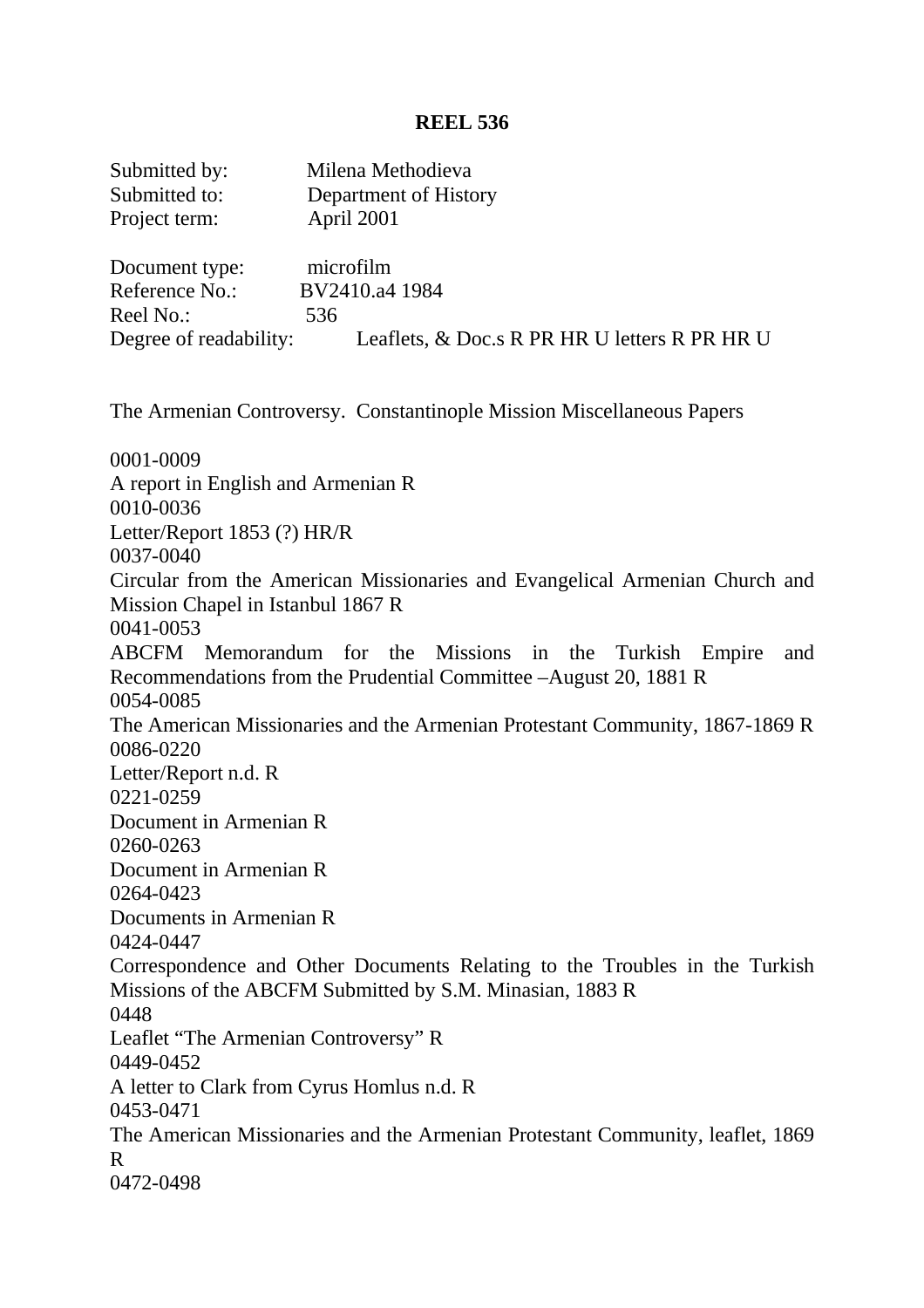Controversies between the Missions of the American Board and the Evangelical Armenian Church in Turkey, March 15, 1880 R 0499-0520 Report of the Special Committee on the Turkish Missions Presented at the Annual Meeting at Detroit, 1881 R 0521-0529 Report HR 0530-0535 To the Evangelical Church in the Turkish Empire from N.J. Clark, January 1, 1881 R 0536-0561 Reply of the Mission at Constantinople to the Charges of Rev. Horatio Southgate, 1844 R 0563-0565 A letter from Minasian to Alpheus Hardy, Chair of ABCGM, Aug. 17, 1883 R 0567-0569 Expenditure Sheet of the ABCFM in Turkey for 1837-1882 R 0570-0572 A letter from the Rev. M. Hitchcock, Aug. 13, 1883 R 0573 A Letter of Thanks from the Evangelical Church in Turkey to Christian Friends in the United States and Europe R 0574-0578 A letter form Minasian to Joseph Bradford, June 29, 1883 R 0579-0598 Translation of a letter from Thoumanian, March 16, 1883, R/PU 0599-0601 A letter from Pastor Simon Eutujian, June 25, 1883 R 0602-0607 A letter from Wood to Clark, March 15, 1883 R 0608-0609 A letter form E.E. Bliss to Alder, July 25, 1883 R 0610-0622 A letter from Bliss to Clark, translations of letters form Armenian pastors R 0624-0629 Plan of Cooperation Proposed to the Native Ministers by the American Missionaries in 1858 R 0630-0632 A letter from Green to Clark, March 16, 1883 R 0633-0639 Minutes of the Missionary Congress at Constantinople, May 15, 1883 PU/HR 0640-0656 A letter from Edward Chayes to Evans, March 10, 1880 R 0657-0664 A report from the Madura Mission from Adams, Jan. 29, 1850 R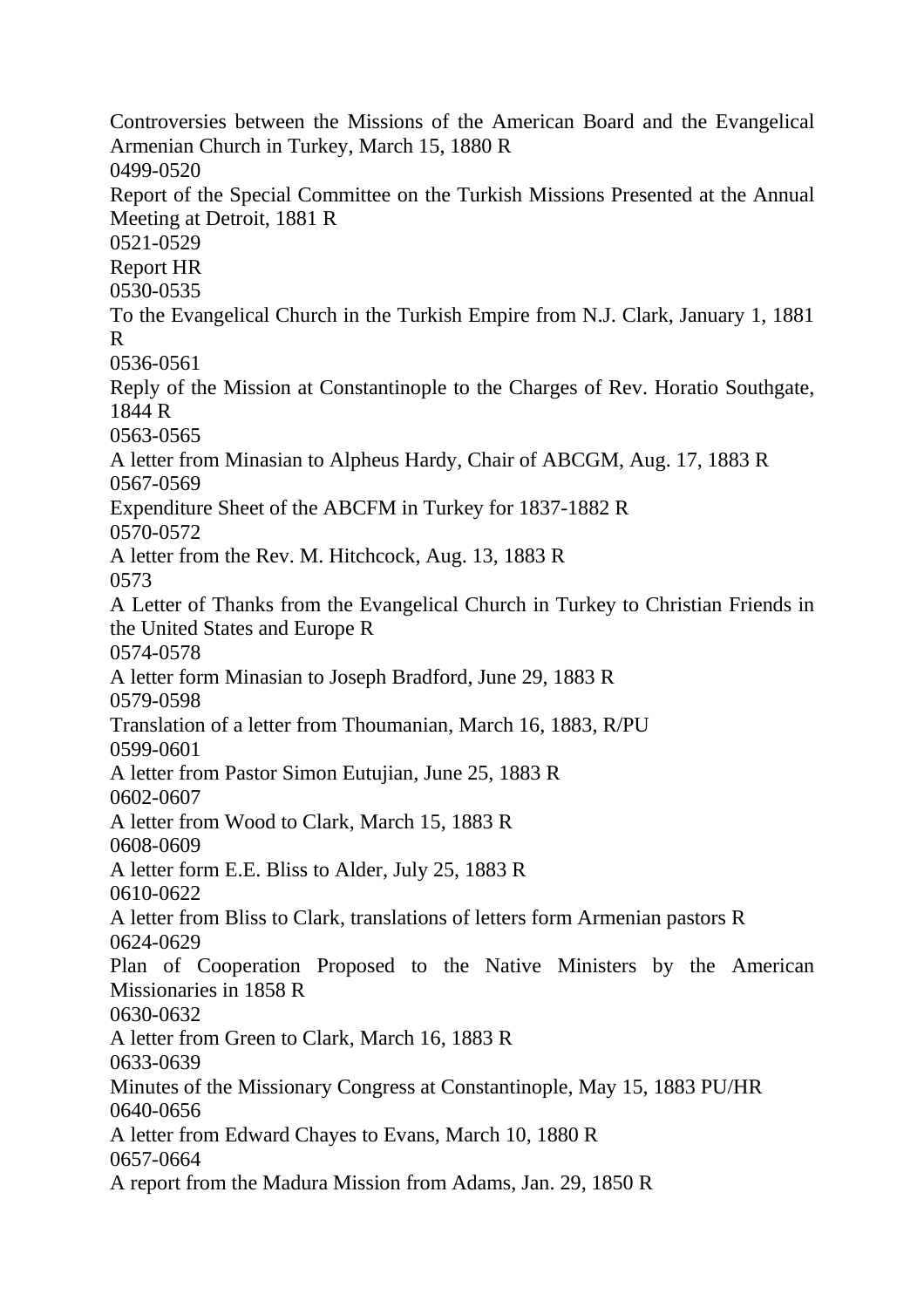0666-0680 An analysis of the above report R 0681-0685 A report R 0688-0740 Document in Armenian R 0741-0748 A letter from Wood to Clark re.the Cilicia Mission, April 30, 1884 R 0749-0755 A statement of Dr. Hamline, May 10, 1882 PR 0756-0759 A letter, signature unreadable, Dec. 25, 1882 PR 0760 A letter from Alpheus Hardy to Alden, Aug. 9, 1883 R 0764-0765 A document in Armenian R 0766-0770 A letter from Anderson to Jeremiah Evarts, Feb. 22, 1821 R 0771-0785 A translation of the address to all Christian Churches R 0786-0789 Report 1884 R 0790 An excerpt from a newspaper article R 0791-0792 A letter from Thomas Leaurie R 0793-0803 A document U/PR 0804-0825 Analysis of the above document, January 1850 R/PU 0826-0834 A document U 0835-0846 Letter from Green, Sept. 16, 1868 U/HR 0848-0854 Interview with Henry Martyn Scudler, June 28, 1855 HR/U 0855-0860 Interview with Henry Martyn Scudler R 0862-0875 A letter from Anderson to Dutton, May 29, 1848 R 0877-0879 A letter to Clark, Oct.27, 1884 R 0880-0881 A letter from F. Troughbridge to Alden, June 18, 1883 R 0882-0887